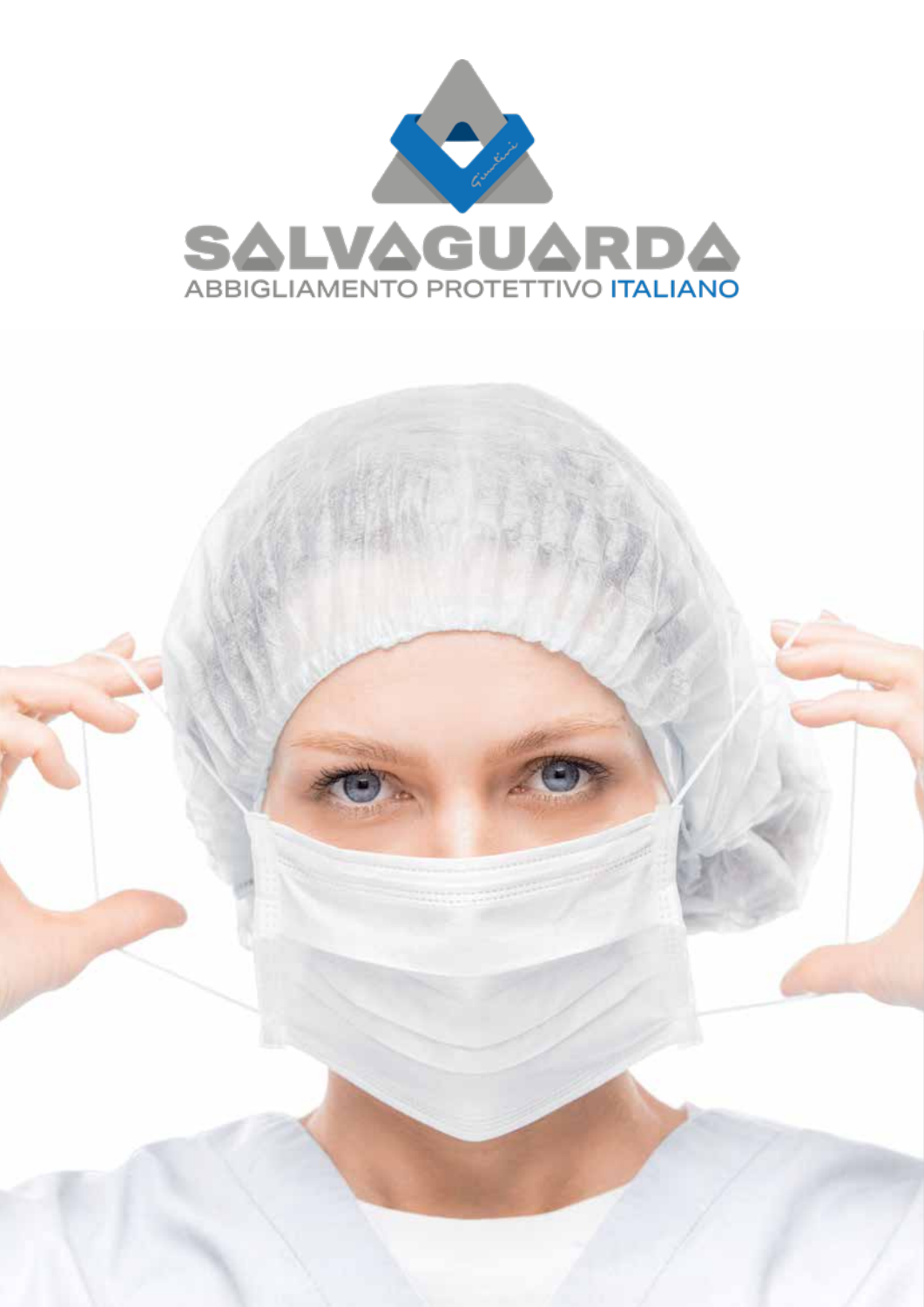



Protective clothing is implemented to preserve from direct contact with potentially dangerous and infective substances. This kind of clothing is not only required in hospitals and laboratories, but also in the everyday life of many other professional categories, every time they face the need to be protected and safeguarded. Salvaguarda disposable protective clothing, manufactured and distributed by Giuntini S.p.A, is produced with the support of the certified facilities.

Personal protective equipment of high quality and high resistance, an ideal balance of protection, solidity, and comfort.

Disposable surgical mask Disposable protective gown and suit FULL BODY Disposable cap and hood PARTIAL BODY Disposable bootleg and shoe cover PARTIAL BODY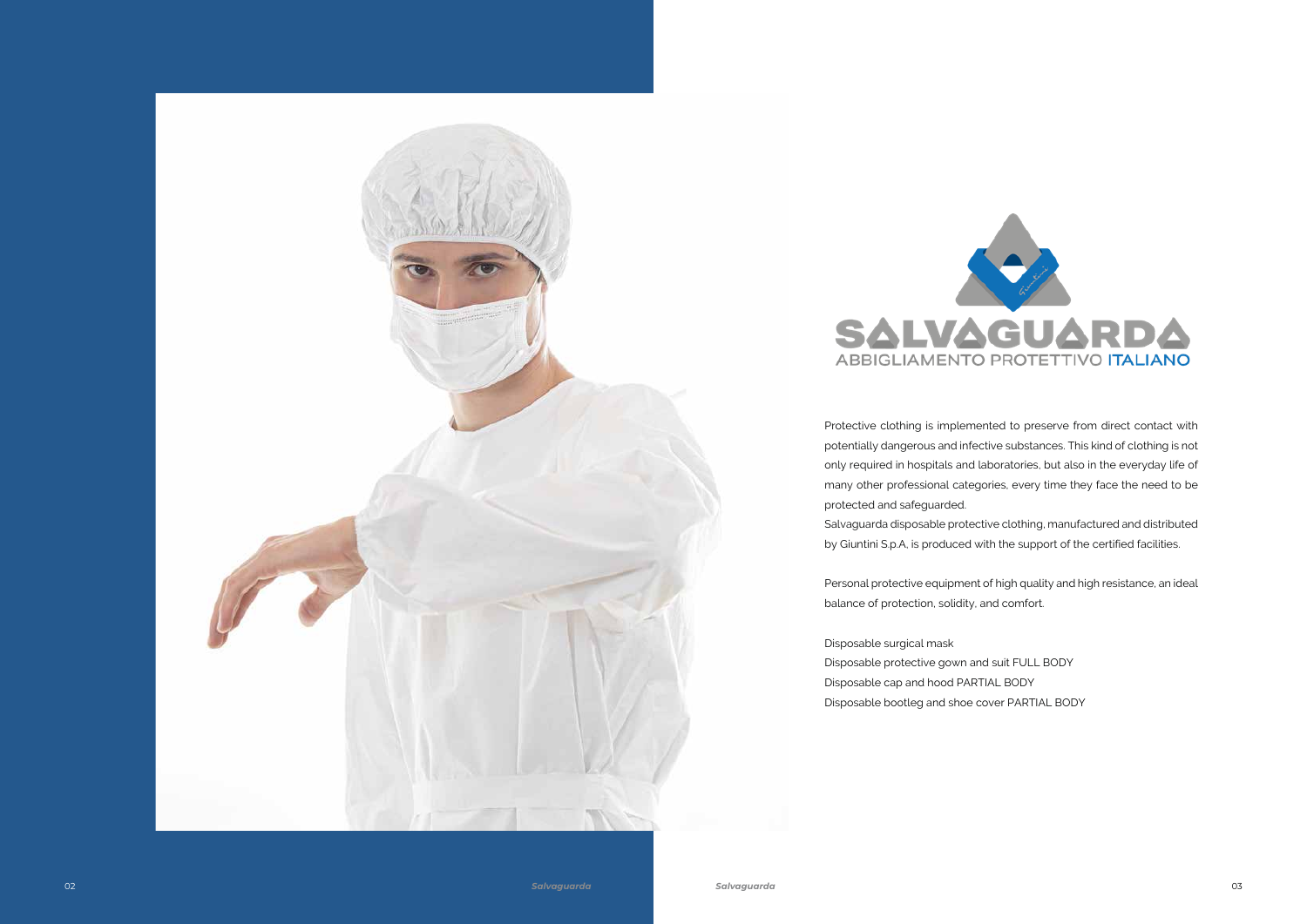### **Surgical masks**

Layer 1: nonwoven fabric 30gr/m2 100% polypropylene Layer 2: MELT BLOWN 20gr/m2 100% polypropylene Layer 3: nonwoven fabric 30gr/m2 100% polypropylene



Our masks are unisex, composed by 3 layers of nonwoven fabric (where the mid layer is melt blown), latex-free and ergonomic, equipped with an underwire in the upper side that allows a perfect adherence to the nose, and elastic bands to fix the mask behind the ears. Size (mm): 170 x 80. Distributed in 50 pcs. boxes . White colour. Medical type I device. UNI EN ISO 14683



**Disposable mask** *080103/080106* 3 layers mask With elastic bands







**Disposable mask** *080104/080102* 3 layers mask Die-cut bands







**Disposable mask** *080109* 3 layers mask Folded bands





**Disposable mask** *OV199* 3 layers FFP2 mask With elastic bands







## **FFP2 NR MASK**

| MATERIAL (5 LAYERS)                         |
|---------------------------------------------|
| 1: External surface: Polypropylene NONWOVEN |
| 2: 2nd layer: Polypropylene MELTBLOWN       |
| 3: Filter: Polypropylene MELTBLOWN          |
| 4: Filter: COTTON SPUNLACE                  |
| 5: Internal surface: Polypropylene NONWOVEN |
| Elastic: polyester/spandex                  |
| Nose wire: HDPE plastic - double steel wire |
|                                             |

Our masks are unisex, 5 layers nonwoven fabric (NONWOVEN, MELTBLOWN, MELTBLOWN, COTTON SPUNLACE, NONWOVEN), equipped with an underwire in the upper side that allows a perfect adherence to the nose and elastic bands to fix the mask behind the ears. Colour: white - Foldable measure 150x100 mm (+-50mm) Personal Protective Equipment EN149:2001+A1:2009

CERTIFICATION RELEASED BY NOTIFIED BODY UNIVERSAL – NB 2163 MADE IN ITALY

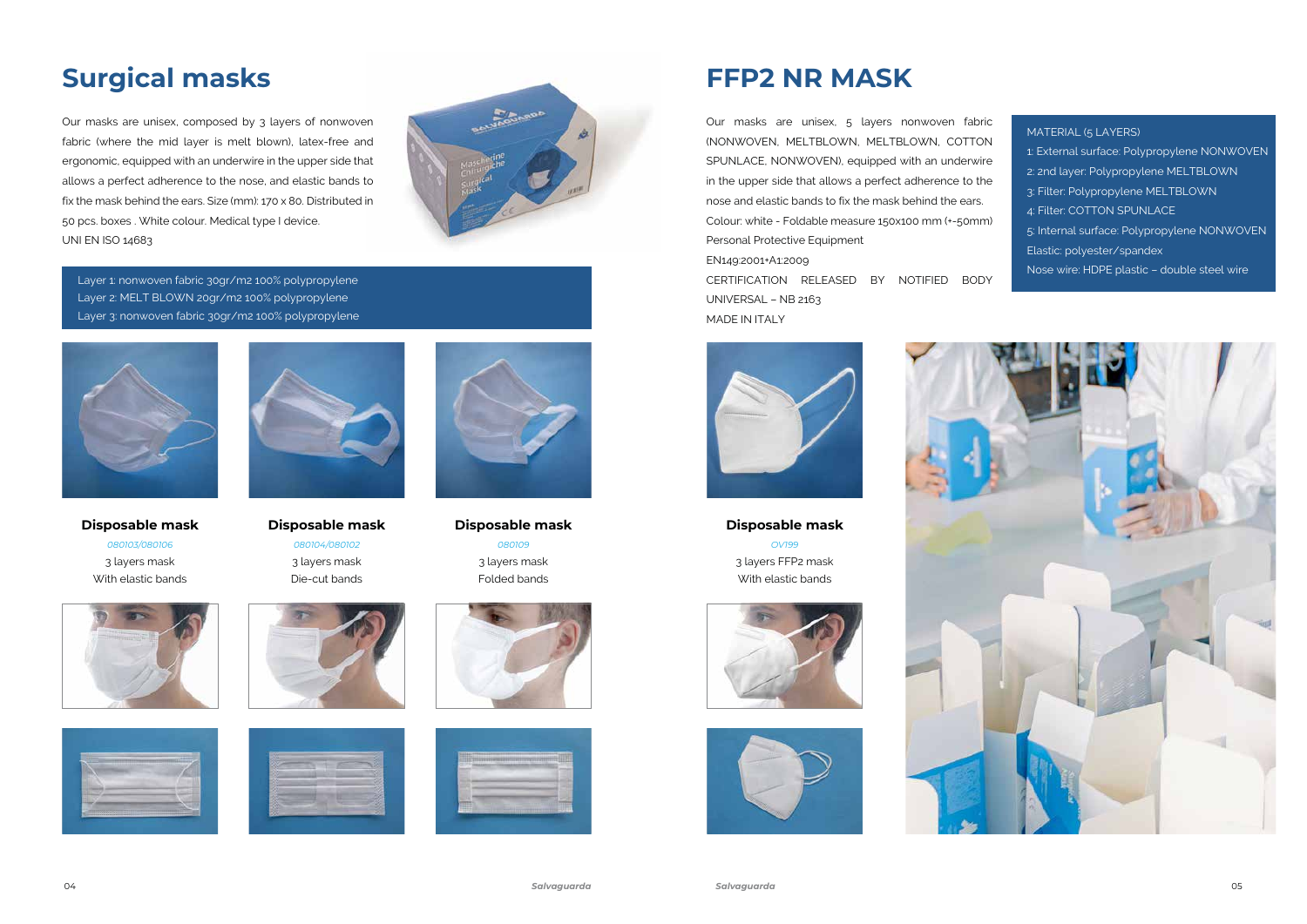**Isolation protective suit against infectious agents, antistatic** - PPE Category III Elastic bands around waist, wrists, and ankles. Heat sealed seams. Available in size M to XL CE certified UNI EN 13688 :2013 UNI EN 13034:2009 UNI EN 14605:2009 UNI EN 13982-1:2011

**Isolation protective gown against infectious agents, antistatic -** PPE Category III Heat sealed seams. Availabe in size M to XL CE Certified UNI EN ISO 13688:2013 UNI EN 13034:2009 UNI EN 14126:2004 UNI EN 1149-5: 2018 UNI EN 14325:2005

## **Protective clothing**

Our certified personal protective equipment ensures a barrier effect, a great transpiration, and an excellent resistance. Developed and produced in Italy, they offer an ideal balance of protection, solidity, and comfort.





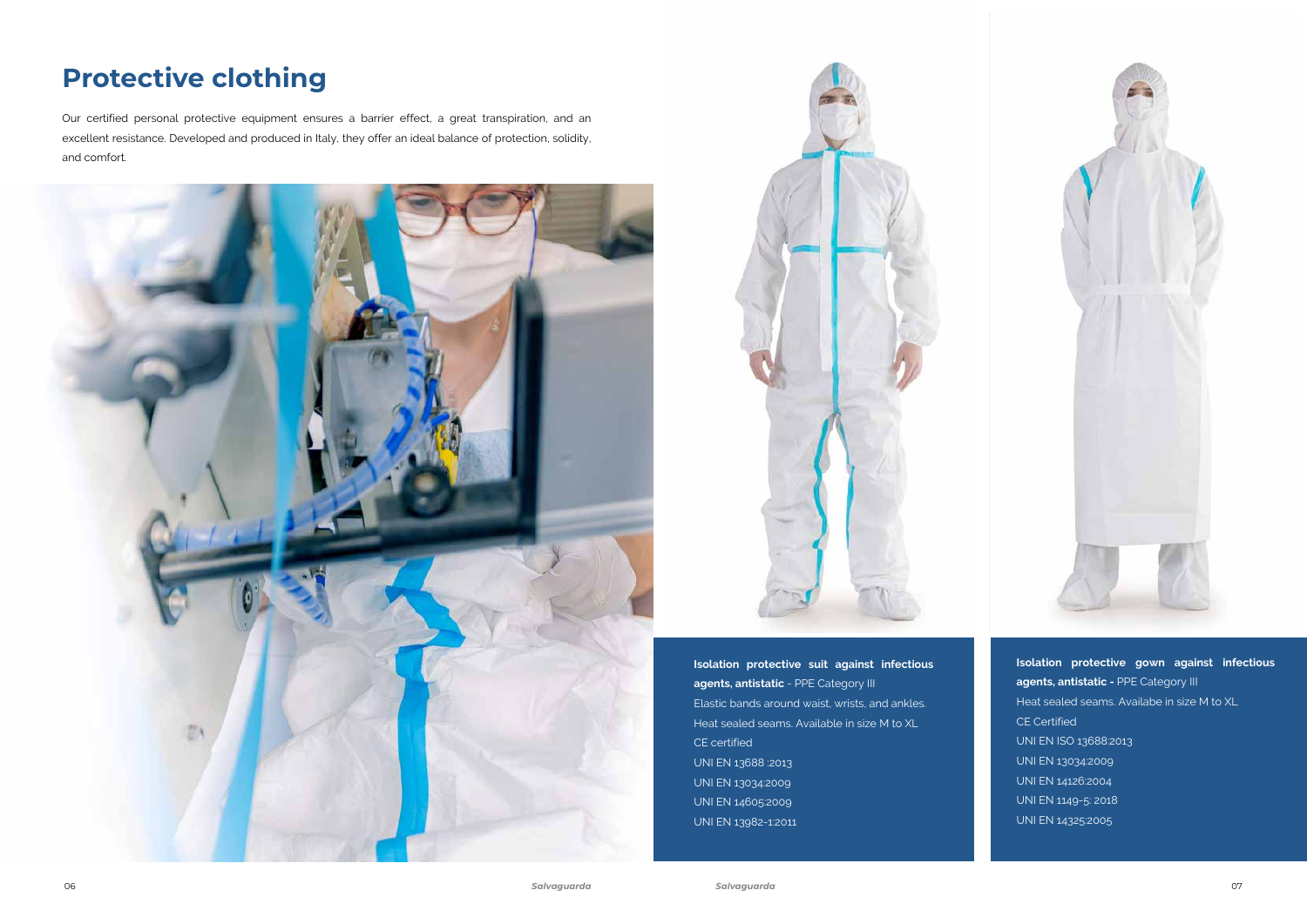

### **Isolation protective suits PPE Category III**

Elastic bands around waist, wrists, and ankles. Available in size M to XL CE certified UNI EN 14126:2004 UNI EN 13034:2009 UNI EN 1149-5:2018



**Isolation protective gowns PPE Category III** Availabe in size M to XL CE Certified UNI EN 14126.2004 UNI EN ISO 13688:2013 UNI EN 13034:2009 UNI EN 1149-5:2018 UNI EN 14325:2005



**Isolation protective cap PPE Category III** 

One-size UNI EN 14126:2004

**Isolation protective hood PPE Category III** 

One-size UNI EN 14126:2004

**Isolation protective shoe cover PPE Category III** 

One-size

UNI EN 14126:2004

**Isolation protective bootleg PPE Category III** 

One-size UNI EN 14126:2004

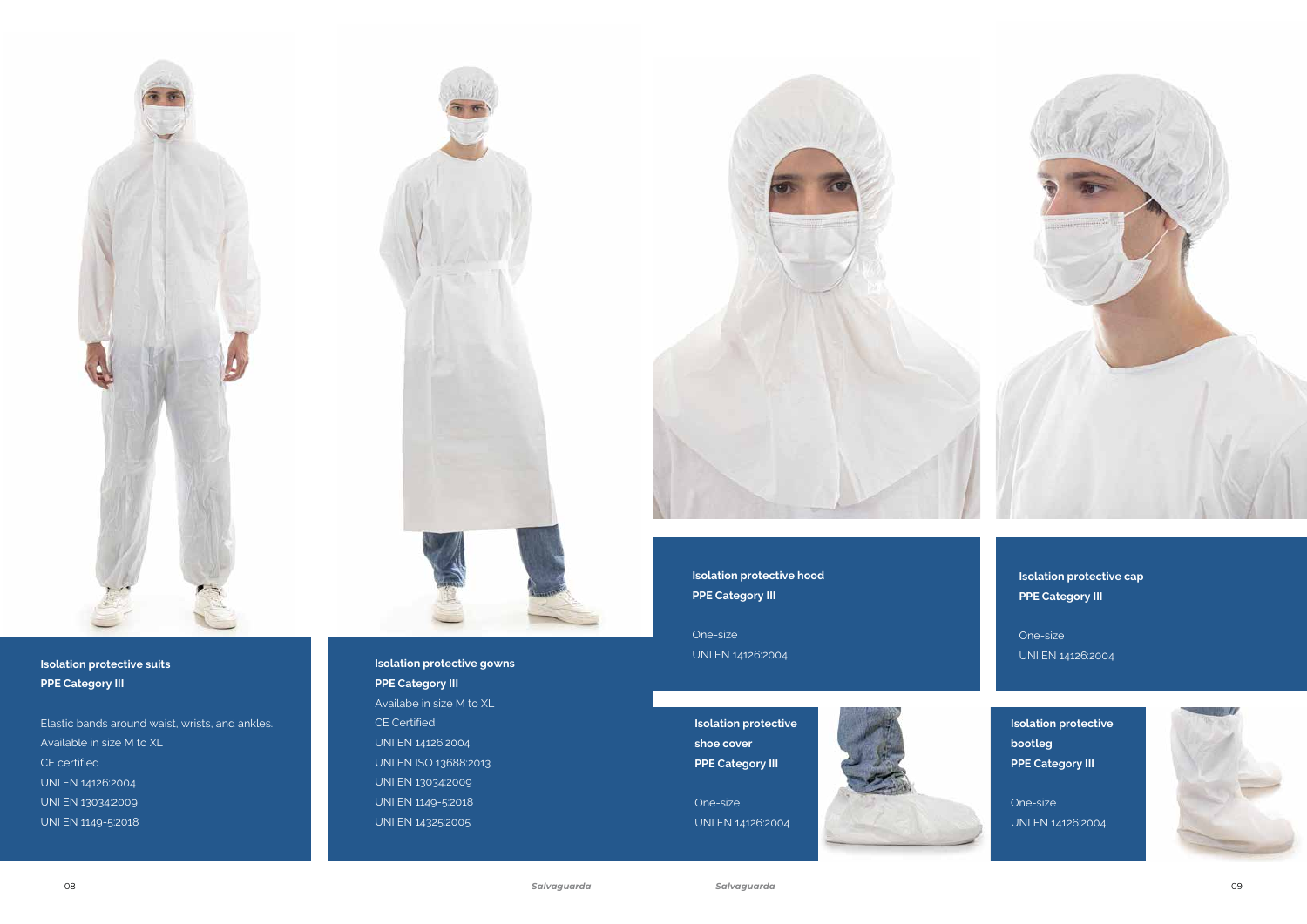**MADE IN ITALY**

**12.000.000 surgical masks every week 100.000 protective gowns every day 100.000 protective suits every day 50.000 protective accessories every day**

Giuntini serves the community everyday with innovative facilities and machineries, qualified employees and high quality of the materials, but also with professionalism, transparency and determination.

### **SURGICAL MASKS – TRADITIONAL LINE**

Automated line for the production of disposable surgical masks, fat-rolled with 3 layers of nonwoven fabric and elastic bands.

#### **SURGICAL MASKS - AUTOMATED LINE**

High speed automated line for the production of disposable surgical masks, flat-rolled with 3 layers of nonwoven fabric and die-cut bands.









# **PRODUCTION CAPACITY**

10 *Salvaguarda Salvaguarda* 11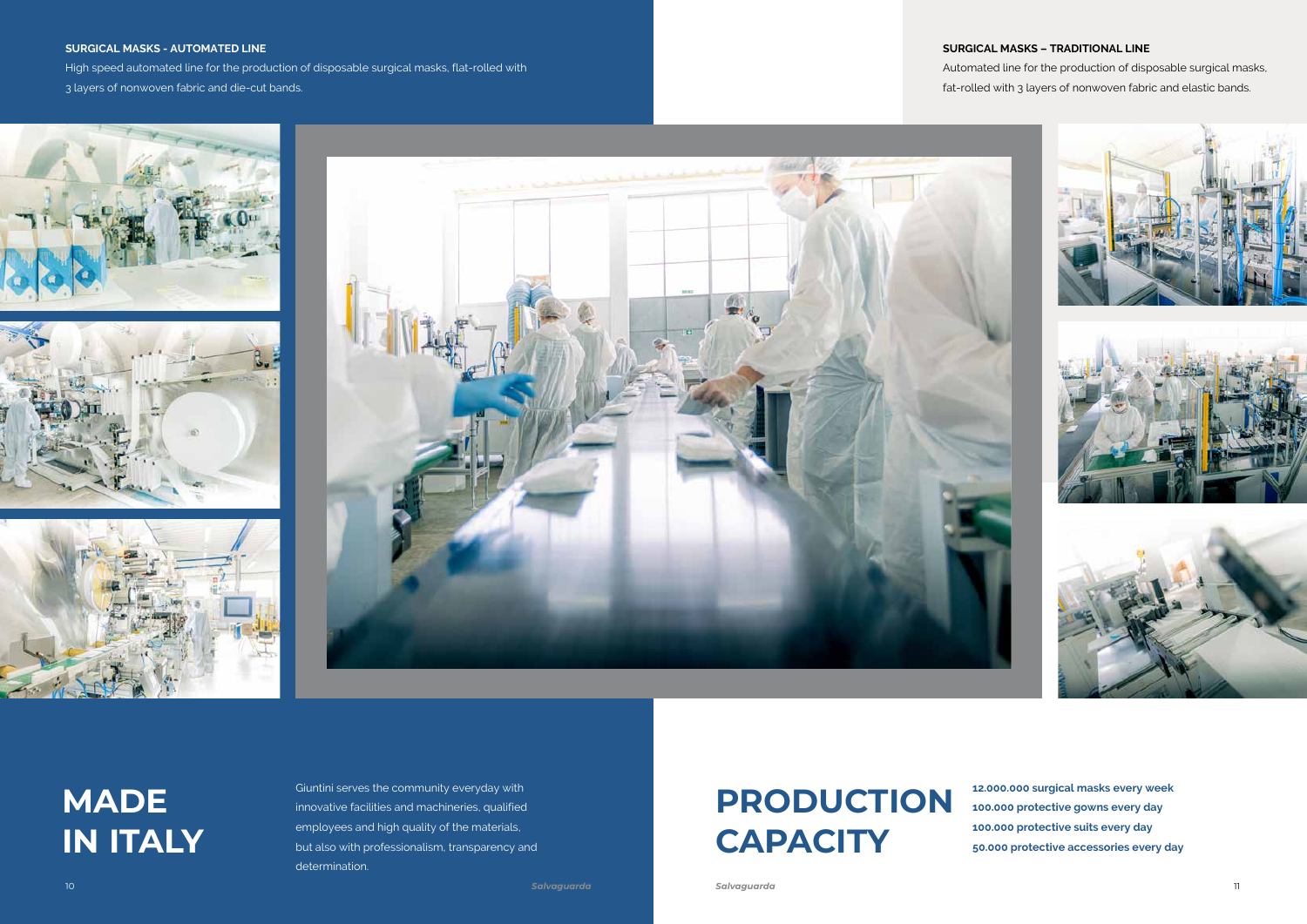The integrated project of transparency, traceability and control of the supply chain based on the blockchain technology, aims to enhance the product, realised in Italy.

DNVGL Business Assurance Italia, worldwide leader in certification and surveillance activities, defined an Assurance System, powered by Blockchain technology, to ensure high-quality standards production, in full security and with working conditions and environmental impacts focused on sustainability.

All the inspections made will be visible to the final customer. The process is articulated through the supply chain, allowing full awareness of every step, starting from raw materials to the final product.

Thanks to the project, it is possible to connect every production batch to the raw materials used and to all the production steps.

The final customer, thanks to this process, can be aware of all the essential information concerning the product based on specific standards, with a drastic reduction of the risk of counterfeiting.



### **Blockchain technology as a guarantee for surgical masks supply chain**

### **Availability**

Ensuring the availability of critical products, in the highest volumes, with no discontinuity.

### **Traceability**

Ensuring the traceability and the authenticity of the raw materials used though a traceability system based on Blockchain and inspections on the supply chain for every stage to the final delivery.

### **Protection**

Protection of the commissioner and final customers, monitoring the operators throughout the supply chain, following a specific Assurance protocol.

#### **Value**

Valuing the product realised in Italy, through a supply chain controlled and managed in the highest standards and with the lowest environmental impact.

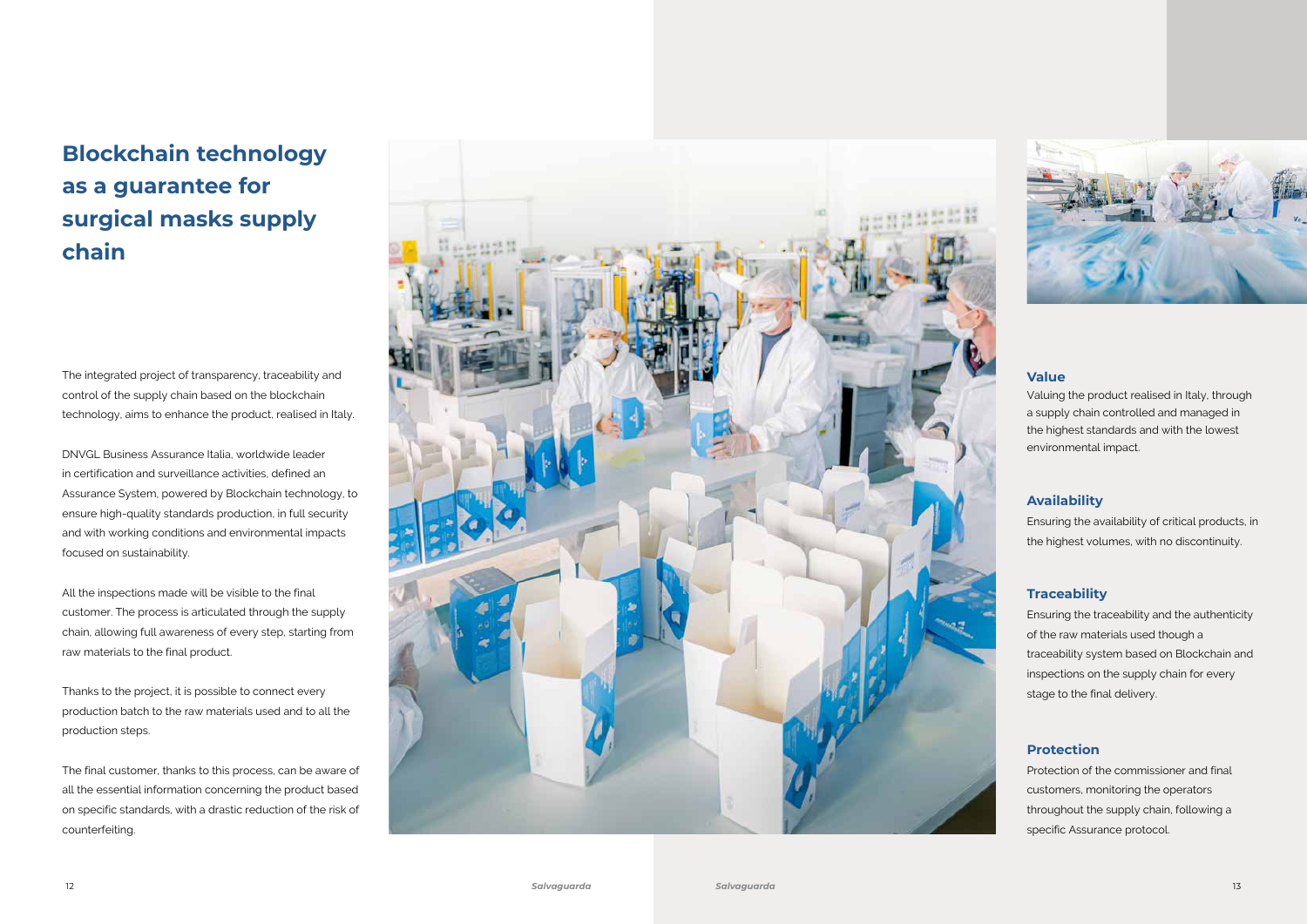

### **Giuntini S.p.A**



Terzo Viale 25 Z.I. La Fila Peccioli PI

**Tel** +39 (0)587 606418

**e-mail** sales@giuntini.com

**Web** salvaguarda.it



Giuntini is a Tuscan manufacturing enterprise, operating for over 50 years. Salvaguarda represents a dedicated business unit for health-care sector. The development of this line started with the production of surgical masks as a response to the National medical emergency. The consolidation and organization did not take a long time, and Salvaguarda became a reality in the production of Personal Protective Equipment (full body and partial body).